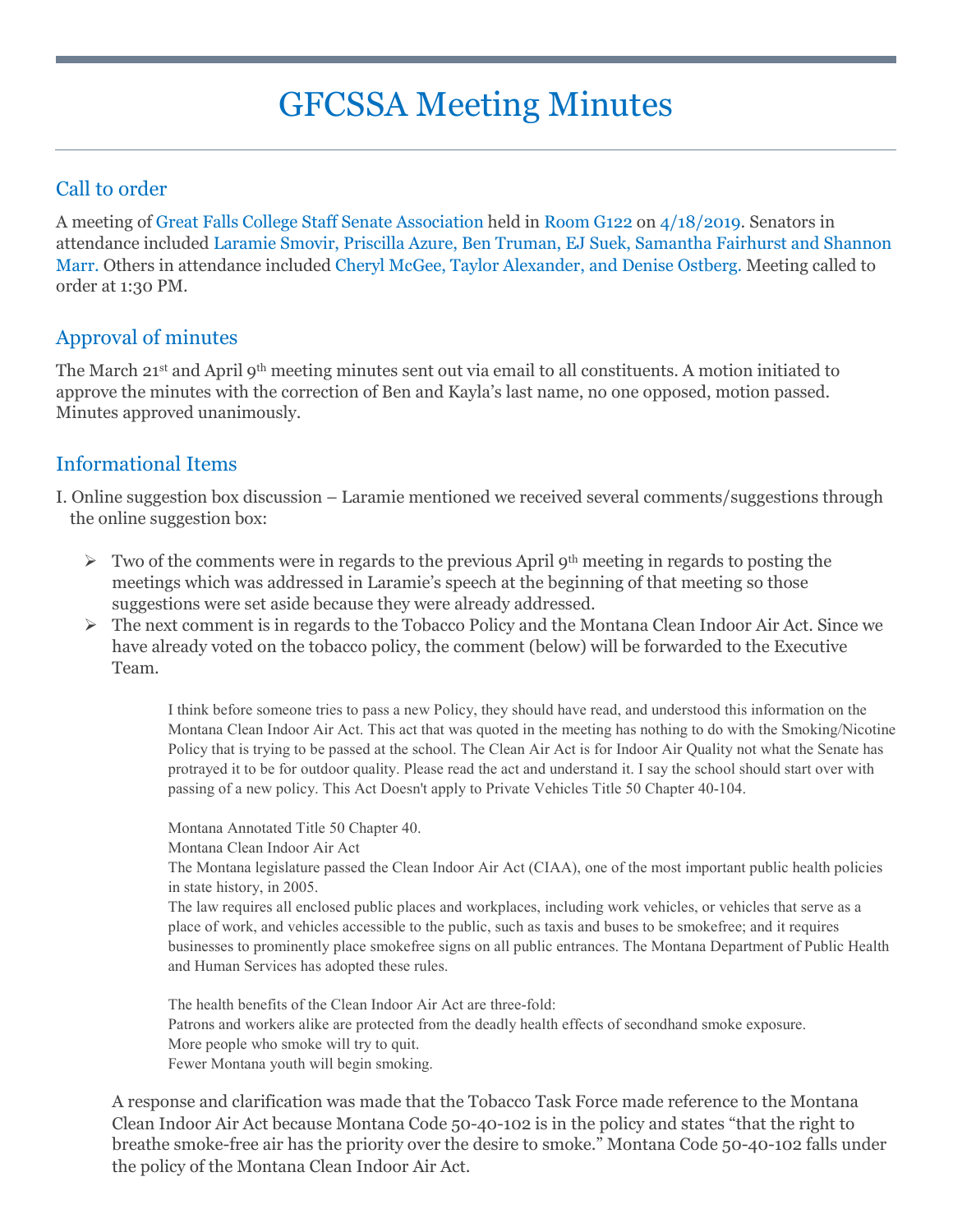- $\triangleright$  The first suggestion was adding the By-laws to the GFCSSA webpage. Laramie responded by stating they should be, there was an oversight on Tony's part but they are posted and active now.
- $\triangleright$  The second suggestion was adding the recordings to the GFCSSA webpage because the meeting minutes do not tell it all as they are a condensed version on what was said in the meeting. Discussion will be continued after talking to IT.
- II. GFCSSA Webpage discussion: What goes on it?
	- $\triangleright$  Open discussion on adding recording of meeting minutes to webpage with the caveat on talking to IT on server space or other options.
		- o Other options? We do not know at this time, will have to do further investigating.
			- Available upon request due to server space issue
			- More complete minutes rather than condensed version not in favor of more in depth minutes, they are in depth already
			- Communicate if you are interested attend the live WebEx meeting
			- Public comment create a folder in shares drive? Audio and video take up a lot of space. In addition, a Staff Senate folder has been established in the shares drive; currently Laramie, Tony and Priscilla have access to it. Arne is open to granting access to others; however, it would be a manual process and one at a time.
			- Public comment what about having the recording available for one week after the meeting? Further discussion on having one recording available at a time, which should not take up too much space. EJ stated if it is just audio, it would be fine. If someone attends the meeting via WebEx then there is a possibility for video and audio. EJ asked what the WebEx format is, which is .wtf; however, it needs to be downloaded from the WebEx site onto your computer before you can listen to it or converted to a different format such as mp3 or mp4. If they are condensed small enough, there could be multiple recordings posted to the Staff Senate webpage.
		- o Reminder that recordings are available to everyone so some employees may be intimidated to voice their opinion or comment because they know their managers or Dr. Wolff can listen to the meetings. Nothing inappropriate is mentioned at our meetings or would be but just a reminder that some employees are sensitive to this subject.
		- o Motion made to table discussion until Laramie has a chance to talk to IT, Ja, and Tony on possibility of posting our recordings to our webpage. Vote will be on the agenda for next meeting.
	- $\triangleright$  Become a member link at one time, it was mentioned to have a link added to the webpage for those interested in becoming a Senator. Discussion tabled until next meeting.

#### III. Meeting invitations discussion

- $\triangleright$  Whom do we send the meeting invitations to? Currently, they are being sent to the Distribution list Benefits Eligible Classified. Not everyone is on this distribution list. Do we want to send reminders to "everyone?" Priscilla does not have access to the Distribution list – everyone so either it will need to go through Lorene or Priscilla includes multiple distribution lists.
	- o Most not in favor for the Distribution List everyone
	- o Suggestion was made to make it upon request. If someone wants the reminders or meeting invites then they can request it. No one opposed on making the "become a member" link into the "request a calendar invite" link.
- IV. Update on Tobacco Policy 601.3
	- $\triangleright$  Recommendations/revisions went to ET and they sent it out for public comment without our revisions. Laramie questioned it and the response was the following: